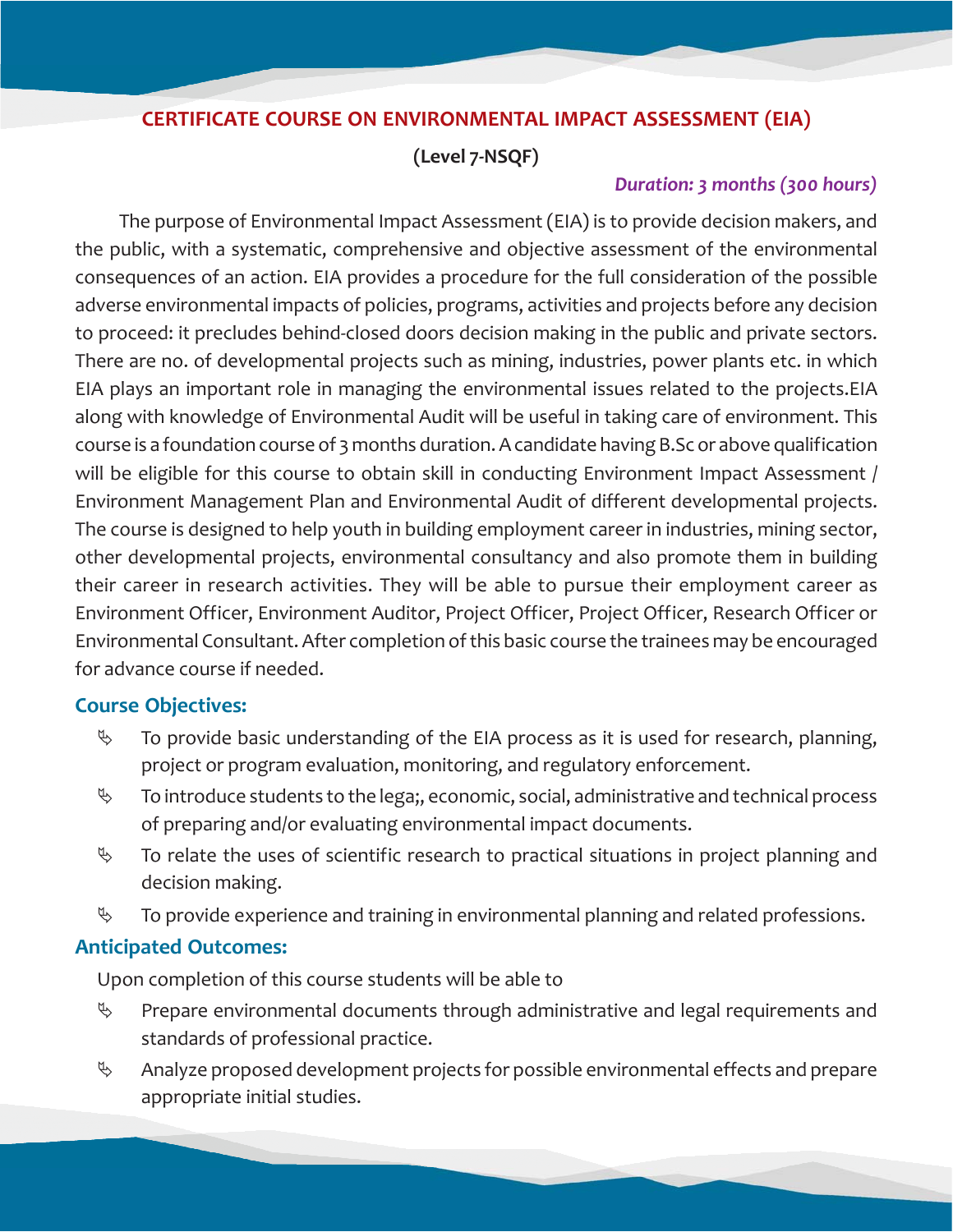- $\%$  Utilize EIA documents for policy development, project planning or for legal or political action planning.
- $\%$  Acquiring a better understanding of theoretical ideas in a broad and general way the ecoclogy of human societies and the social impact of development on communities and regions.

### **Syllabus Structure**

- 1. Introduction to various Environmental Acts & Rules (Theory) **(10 hours)**
- ª Environment Protection Act
- $\%$  Biodiversity Act
- ª Forest Act
- $\%$  EIA Notification
- 2. Concept of Environment Impact Assessment, Environmental Audit, Environmental Impacts, Environmental Impact Statement and role of EIA in society (Theory)- **(20 hours)**
- 3. Concept of Screening, Scoping, Public consultation, categorization of projects & procedure for environmental clearance (Theory) **(10 hours)**
- 4. Basic parts of EIA for different projects (Theory) **(30 hours)**
- $\%$  Categorization of projects
- $\%$  Project description
- $\&$  Environment
- $\&$  Anticipated environmental impacts
- $\%$  Mitigation measures
- $\%$  Analysis of alternatives
- $\&$  Environmental monitoring program
- $\%$  Additional studies
- $\%$  Project benefits
- $\&$  Environmental cost benefit analysis
- $\%$  Environment Management Plan
- $\mathfrak{g}$  Survey
- 5. Environmental Attributes (Theory) **(10 hours)**
- $\uplus$  Air  $\uplus$  Water  $\overset{\text{\tiny{(1)}}}{\rightarrow}$  Noise  $\overset{\text{\tiny{(2)}}}{\rightarrow}$  Land  $\uplus$  Soil  $\uplus$  Socioeconomic  $\&$  Cultural  $\&$  Biological